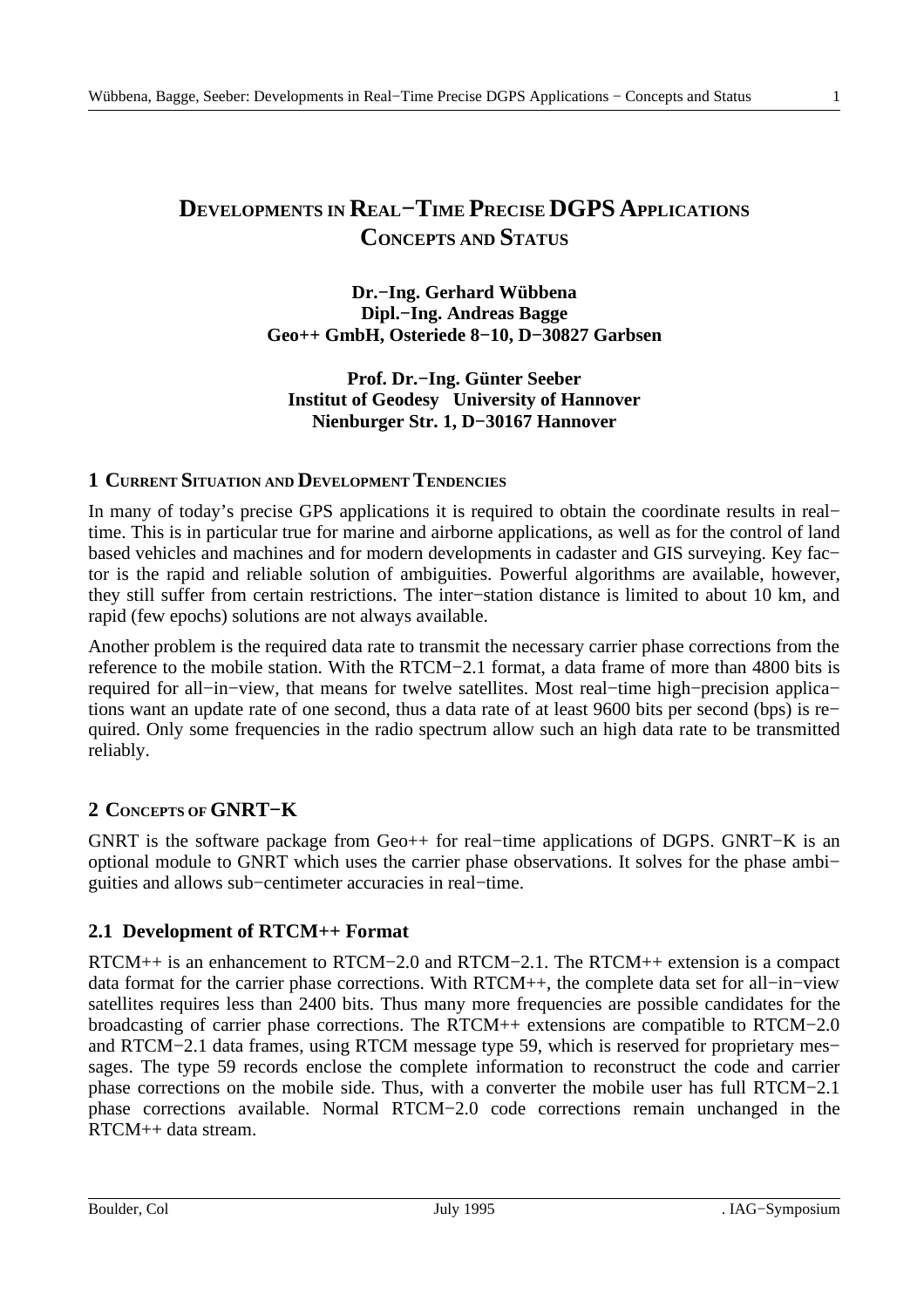## **2.2 Technical Concept of GNRT and GNRT−K**

GNRT rsp. GNRT−K were designed with the following features in view:

*PC based, multitasking OS*

The PC platform allows cheap and flexible hardware. The multitasking operating system OS/2 allows the integration of GNRT with commercial or user provided software.

- *Graphical user interface* The graphical user interface, combined with a pen driver, is useful especially in the field. Moreo− ver, it makes a keyboard no longer necessary.
- *Real time capabilities*

are neccessary to produce reasonable response times. A predictable delay of one or two seconds between measurement and result, mostly due to delays in the receiver and in transmission paths, is in general tolerable.

*Modular system*

GNRT as a modular system allows to build all components of a DGPS system from its compo− nents: reference station, mobile station, precise mobile station or other special approaches like reverse or relative DGPS (see below).

*Receiver independent*

The receiver module is only one component in the GNRT system. For almost every receiver with RS−232 interface and programmable input/output a receiver module can be developed. Currently modules for Ashtech, Navstar, Novatel, Trimble and Zeiss are available, others, as for Leica, are under development.

*Compatibility to standard formats*

Today a DGPS software package has to support the standard formats in GPS and DGPS. These standards are RTCM, NMEA and RINEX, and are all supported by GNRT. With these interfaces in a multitasking environment GNRT is a very flexible system.

*Combined ambiguity search algorithms*

The state of the art in carrier phase ambiguity solving is a very sophisticated ambiguity search al− gorithm. GNRT−K, the phase module of GNRT, has implemented the algorithms from the well known GEONAP GPS post−processing software. It starts multiple threads simultaneously to make all information available for the ambiguity resolution.

*Network of multiple reference stations*

To reduce the dependency from the distance to the reference station, GNRT is prepared to use some new features of the RTCM++ format. The concept is to build a net of reference stations and compute a more general set of correction parameters. These parameters are valid not only in the near environment of the reference station, but over the whole region covered by the reference sta− tion network. The GNRT net module will be able to generate the additional parameters, and RTCM++will transport them to the GNRT mobile station. The effect is that the mobile station has corrections available as if the reference station is very close to the mobile station.

## **2.3 GNRT Components**

The components or modules of the GNRT DGPS software system are:

*Receiver interface*

It collects the raw data from a GPS sensor, managing data flow from and to GPS receiver.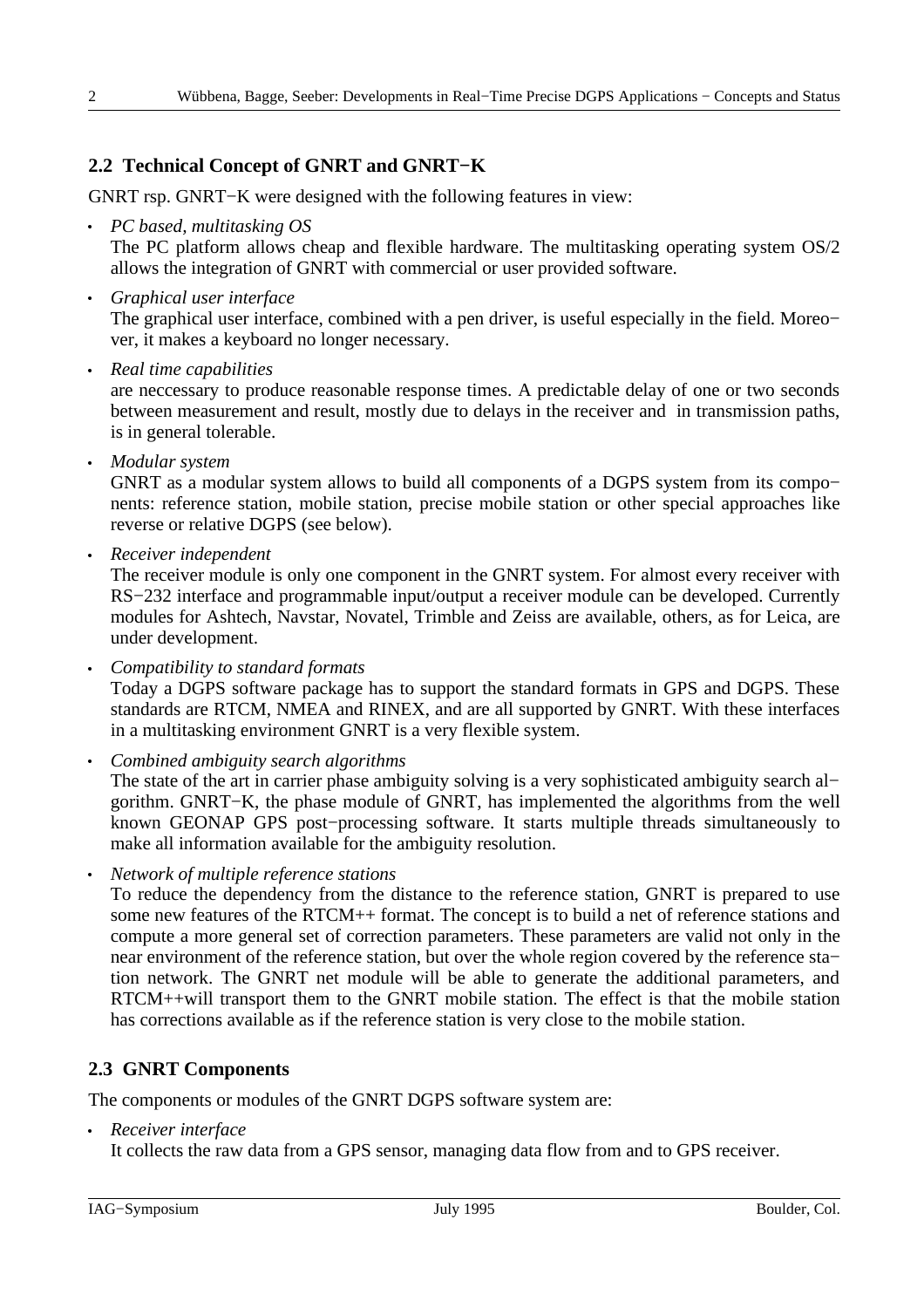*RTCM interfaces*

It consists actually of two modules, one for input and one for output of DGPS corrections in RTCM format. All input and output is RTCM−2.0 and RTCM−2.1 compatible, all RTCM++ en− hancements are contained in message type 59 records.

- *Special purpose interfaces* Modules for Relative DGPS or Inverse DGPS, NMEA compatible output etc.
- *DGPS module*

GNRT as the main module computes the GPS solution from all available information. It can be run in base or mobile station mode. If running as base station, it takes GPS observations and known base position as input and computes DGPS corrections. If running as mobile station, it takes GPS observations and DGPS corrections as input and calculates the mobile position.

*Real time kinematics module*

The GNRT−K module solves all ambiguities of carrier phase observations as far as possible. It starts multiple threads for optimum ambiguity search algorithms.

*User interface*

The GNRT system presents itself in various numerical and graphical status and control windows. It is able to run without keyboard, i.e. on pen driven notebooks in the field. The GNRT base sta− tion is remotely operable through modem or network connections.

#### **2.4 GNRT Configurations**

The GNRT modules may be combined to many different DGPS systems.

- *A Standard base station* operates as a local temporary DGPS reference station.
- *A Precise base station* adds carrier phase corrections to standard base station.
- *A Mobile station* allows sub−meter accuracy in real time.
- *A Precise mobile station* allows sub−centimeter accuracy in real time.
- *A Permanent reference station* called GNREF, adds RINEX data logging capabilities and integrity monitor function to precise base station.
- *A Node in reference station network* adds a GNREF network module to permanent reference station.
- *An Inverse or Reverve DGPS station pair* does all computation of mobile position on base station. Only a receiver and a radio link are re− quired on the mobile station.
- *A Relative DGPS station pair* allows positioning of mobile station relative to moving base station, i.e. for an helicopter landing on a aircraft carrier.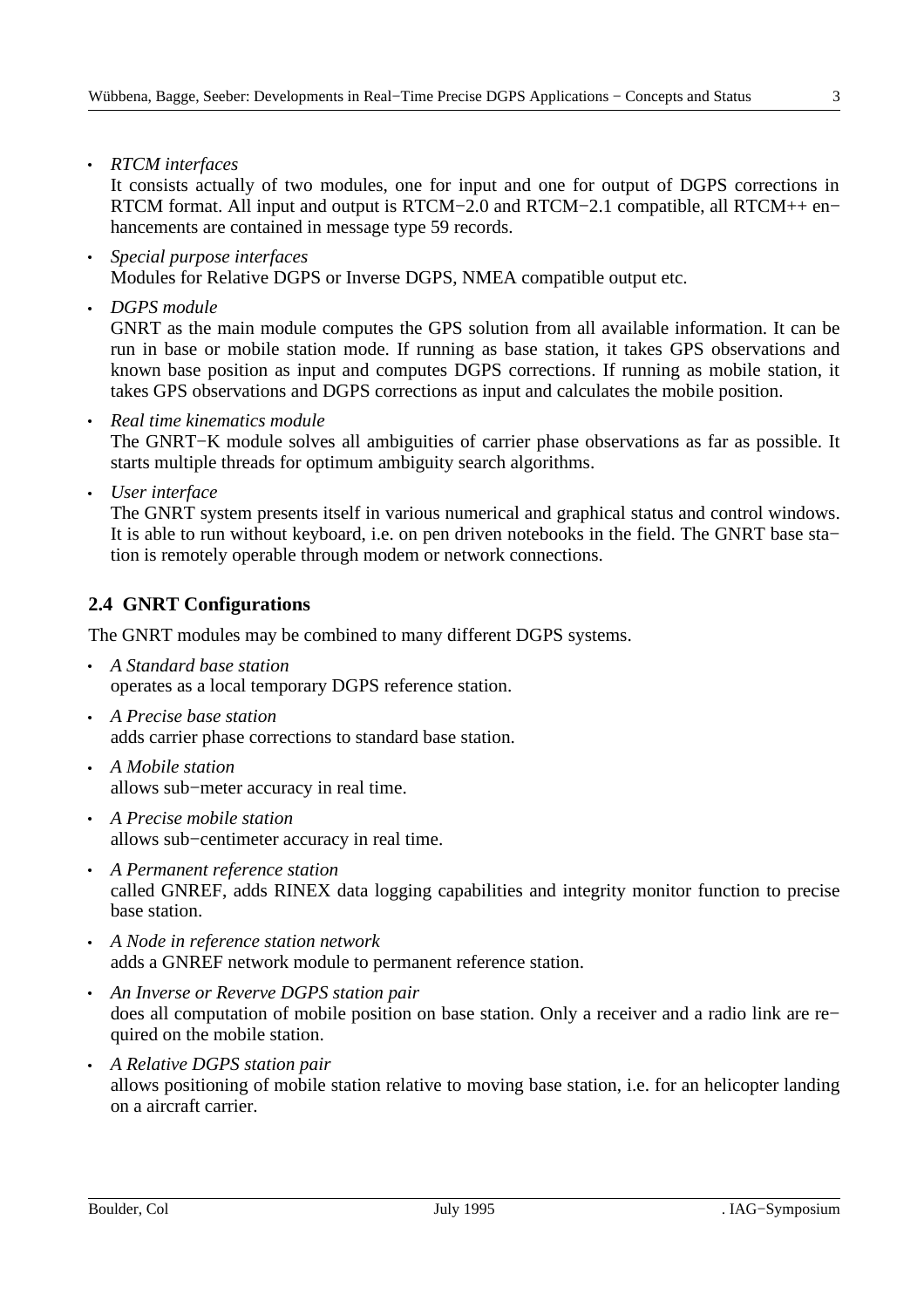Other approaches are possible and easy to implement due o the modular system. Even existing user or third company programs on the same platform with standard input/output channels may commu− nicate with the GNRT system in real−time using pipes.

#### **3 EXAMPLES AND RESULTS**

The time needed to fix the initial ambiguities, often called the initialization time, depends on the available signals and the distance from the reference station. GNRT−K is able to fix the ambiguities "On−The−Way", no static initialization mode is required.



**Fig.1:** Required Time to Fix Ambiguities (TTFA) for single and dual frequency receivers, in relation to the distance from reference station.

Some first tests showed (see Fig. 1), that for dual frequency receivers the time to fix ambiguities (TTFA) is nearly independent from the distance (tested up to 35 km) and normally better than one minute. For single frequency receivers the TTFA is acceptable only for short distances maybe up to 5 or 10 km. For longer distances the required time grows exponentially and, much worse, the esti− mated ambiguities tend to be unreliable. This will improve if reference station networks become available.

In hydrographic surveying GPS derived heights are of special importance for squat and wake deter− mination to improve the results from echo soundings. An example for real−time applications is given in Fig. 2. The precision of the height component is better than 2−3 cm. The typical wave and squat effects in the order of 10 cm are recognizable.